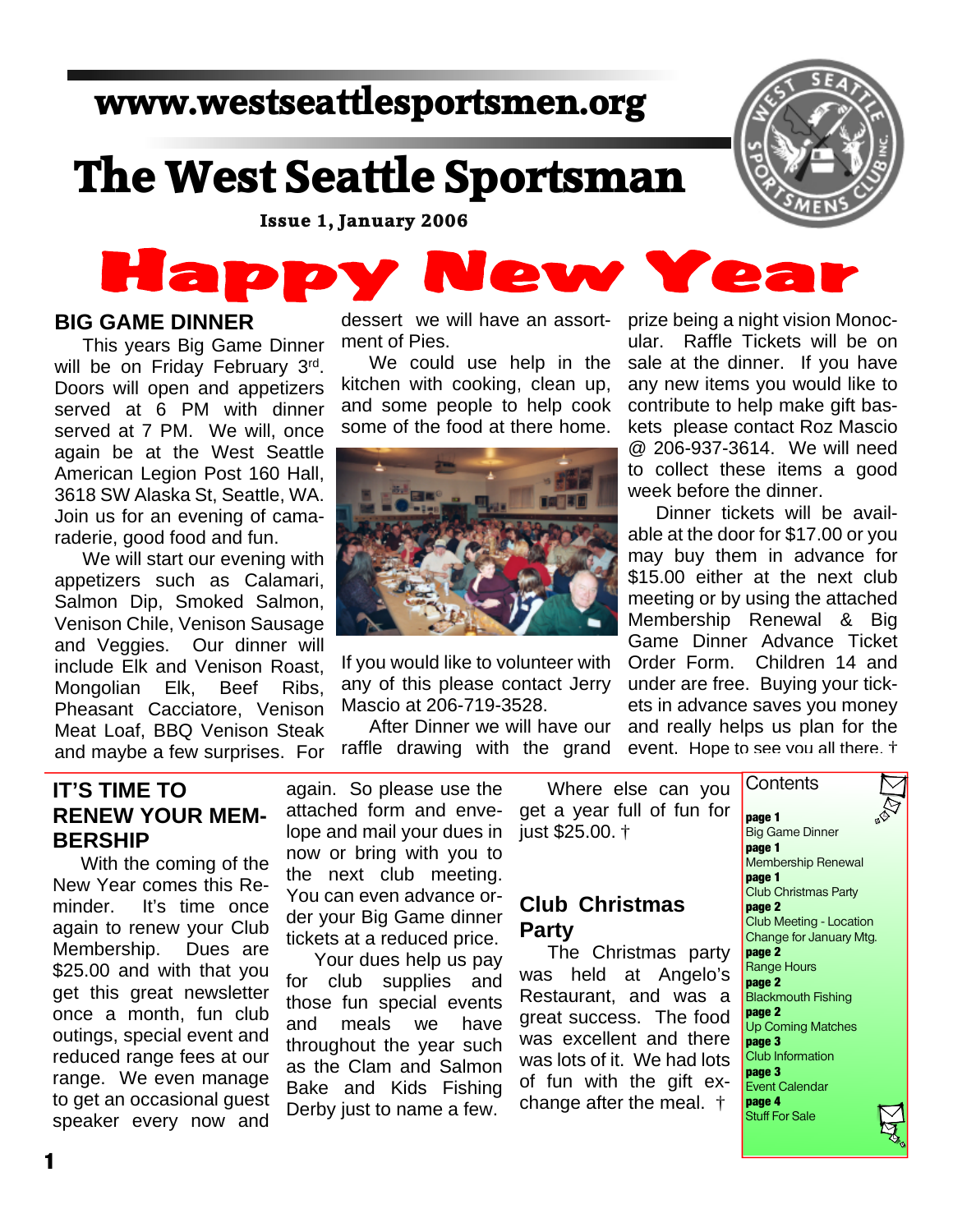#### **Seattle Blackmouth Due to Turn On**

*Taken from an Article by Jessica Howard in Fishing and Hunting News*

Seattle should prove to be the place to be in as Blackmouth season heats up in early January.

**Where to go:** "Find the Bait, you'll find plenty of feeding Blackmouth ranging from 4 to 7 pounds off Jeff Head," says Tom Nelson at *SalmonUniversity.com*.

Nelson likes to troll in 120 to 150 feet of water just off Presidents Point. He usually finds his best action by trolling spoons and glow squid combinations behind flashers.

Located just west of Blake Island and just a little to the south, Manchester should be another good Central sound spot. The baitfish tend to get pushed in here, making it a top winter feeding ground for blackmouth.

Troll a path from Port Orchard Point towards the Navy fuel dock, then head in closer to shore just off the Manchester boat ramp and then cut back south towards Yukon Harbor.

Most of the fish seem to come out of the 90 to 100 foot water here. Just keep trolling towards the Harbor until you

pass the turquoise house on the beach. Then turn east towards Blake Island and follow the ledge out into 140 feet of water. Complete your troll by heading back north to Orchard Point.

Most of the action here - as with all winter blackmouth fishing - will happen one hour before to two hours after a tide change.

**Speed Kills:** Blackmouth like a little faster bait than mature kings do, so keep your trolling speed up around 2.5 mph.

**Regs:** Black mouth fishing in Area 10 remains open until January 31<sup>st</sup>. Daily Limit one.  $\dagger$ 

#### **MAP KEY**

**&** Best blackmouth areas Good crabbing **S** Boat launch

#### **NEXT CLUB MEETING**

Our next Club Meeting on Wednesday January 4<sup>th</sup> will be at Steve Patnode's house where we will be making Venison sausage for use at the Big Game dinner. Learn how to use some of that game that may be in your freezer to make a delicious treat. We will then cook some up to enjoy at the meeting. Steve's Address is "4008 SW Walker St., Seattle, WA. Follow the following link for a map to Steve's:



http://www.mapquest.com/maps/ma p.adp?searchtype=address&countr y=US&addtohistory=&searchtab=ho me&formtype=address&popflag=0&l atlongtype=&latitude=&longitude =&name=&phone=&cat=&address=400 8+SW+Walker+St.&city=Seattle&st ate=WA&zipcode=

Parking at Steve's is limited so please car pool as much as possible. You can also park in the driveway of 2216 Walnut Ave. SW. It's around the corner at a house that Steve also owns.†

#### **Up coming Small bore & Air Matches**

| Jan 7     | Puyallup            | Icicle 3-P                              |
|-----------|---------------------|-----------------------------------------|
| Jan 14    | <b>West Seattle</b> | Open Air Pistol                         |
| Jan 28    | Olympia             | State Open Air Championship (West)      |
| Jan 29    | Centralia           | 100-Shot Offhand                        |
| Feb 11-12 | <b>West Seattle</b> | Open Air Rifle Sectional                |
| Feb 12    | Centralia           | Open 4-P Sectional                      |
| Feb 18-19 | <b>West Seattle</b> | Junior 4P Air Sectional                 |
| Feb 25    | Centralia           | State Junior Indoor Championship (West) |

#### **Range Hours and Activity**

Monday - Small Bore - 6 PM Tuesday - Winter Rifle League Wednesday - Juniors - Call Fred Burr at 206-935-4883 for information. Cost: Adult members \$2.00, nonmembers \$4.00, Juniors \$1.00.

#### **Issue 1, January 2006**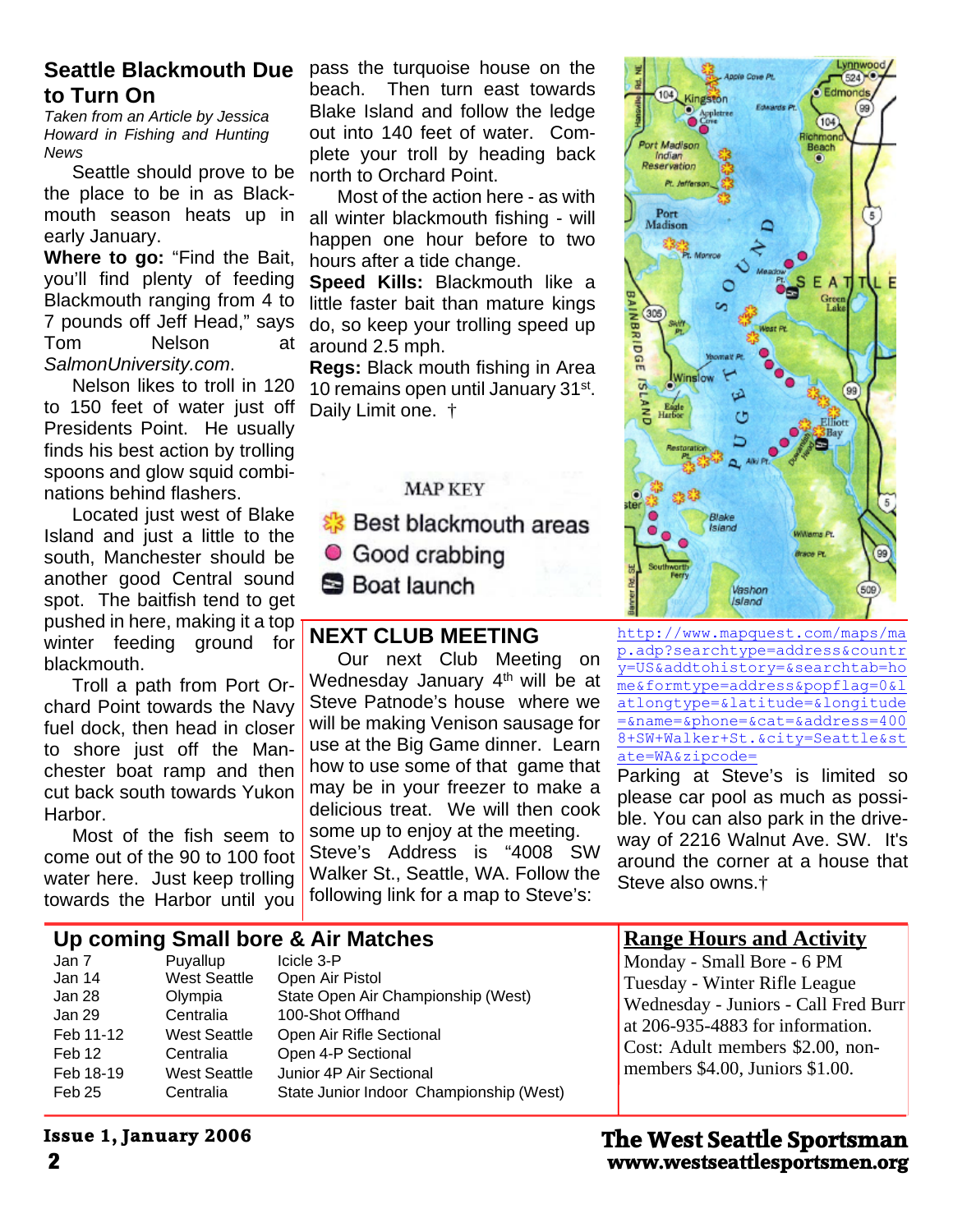#### **The West Seattle Sportsmen's Club Sponsors of the Roger Dahl Rifle Training Range**

| <b>OFFICERS</b>            |              | <b>TRUSTEES</b>                             |
|----------------------------|--------------|---------------------------------------------|
| President – Cam Robison    | 206-431-8337 | Jerry Mascio 206-937-3614                   |
| Vice Pres. – Greg Boyd     | 425-337-3771 | <b>Frank Novito</b>                         |
| Secretary - Tony Olszewski | 425-226-5643 | Rolf Erickson                               |
| Treasurer – Fred Burr      | 206-935-4883 |                                             |
| Rec. Sec. – Richard George |              | Contact us at info@westseattlesportsmen.org |
|                            |              |                                             |

#### The West Seattle Sportsmen's Club was founded in 1934 by a group of fourteen men who had the foresight to see that sportsmen, in a united group, would present views, be better heard and achieve goals that were not possible when actioned as unorganized individuals. The ambitions of these charter members, who strove for the propagation of wildlife and habitat as well as the conservation of all our natural resources, has proven prophetic, for today multitudes of individuals and sporting groups are carrying on the job of conserving the remaining outdoor assets of natural America. The West Seattle Sportsmen's Club helps lead in this fight in the state of Washington. A member has the opportunity to join others in formulating club action in achieving and maintaining these goals.

However, "all work and no play" is not the format of the club. Many events are spaced throughout the year to insure a member many chances to participate in sportsmen's activities. For \$25, what more could a person ask than the opportunity to go salmon fishing with a group of his friends on a charter boat, fresh water fishing with other members and their families, have a salmon bake, a clam feed, or attend a banquet especially for the ladies. But there's more - he can shoot on the club range, go rabbit hunting, and if nothing else, should get \$25 worth just by watching the kids of the community have a real ball at the Kid's Fishing Derby. To sum it all up, a guy gets at least a hundred dollars worth of fun out of a year's membership

#### **Events Calendar**

Jan 4<sup>th</sup> - Club Meeting Feb 3rd - Big Game Dinner March 1<sup>st</sup> - Club Meeting March(Late) - Quincy Lakes Fishing April 5<sup>th</sup> - Club Meeting April - Razor Clamming ??? June 3rd - 4th - Clam Digging June 7<sup>th</sup> - Clam Bake June 9th - 11th Bowman Bay

If you have any ideas for programs to have at the club meeting or any good outing ideas let one of the Officers or Trustees know. You may contact us at: info@westseattlesportsmen.org

|                             | membership.                                                                                                                                                                                                                                                                                                                                                                                                                                                                                                                 |                                                                                |                              |
|-----------------------------|-----------------------------------------------------------------------------------------------------------------------------------------------------------------------------------------------------------------------------------------------------------------------------------------------------------------------------------------------------------------------------------------------------------------------------------------------------------------------------------------------------------------------------|--------------------------------------------------------------------------------|------------------------------|
| <b>New</b>                  | <b>MEMBERSHIP APPLICATION</b><br><b>WEST SEATTLE SPORTSMEN'S CLUB</b>                                                                                                                                                                                                                                                                                                                                                                                                                                                       |                                                                                | <b>Renewal</b>               |
| payment of one year's dues. | propagation and conservation of game birds, game animals, and fish in the State of Washington, do hereby apply<br>for membership in the WEST SEATTLE SPORTSMEN'S CLUB and tender herewith the sum of \$<br>. If solemnly swear that I will abide by the Constitution and By-Laws of the West Seattle Sportsmen's Club and<br>help in its up-building and I will not willfully disobey the Game Laws wherever I fish or hunt. I will always be<br>a true sportsman both in the field and to my brother members at all times. |                                                                                | Date                         |
|                             |                                                                                                                                                                                                                                                                                                                                                                                                                                                                                                                             | If you would like to<br>receive the Club<br>newsletter by email<br>check here. |                              |
| (New Only)                  | Phone Reserves and Phone Reserves and Phone Reserves and Phone Reserves and Phone Reserves and Phone Reserves                                                                                                                                                                                                                                                                                                                                                                                                               |                                                                                |                              |
| The West Seattle Sportsman  |                                                                                                                                                                                                                                                                                                                                                                                                                                                                                                                             |                                                                                | <b>Issue 1, January 2006</b> |

#### **www.seattlesportsmen.org 3 The West Seattle Sportsman**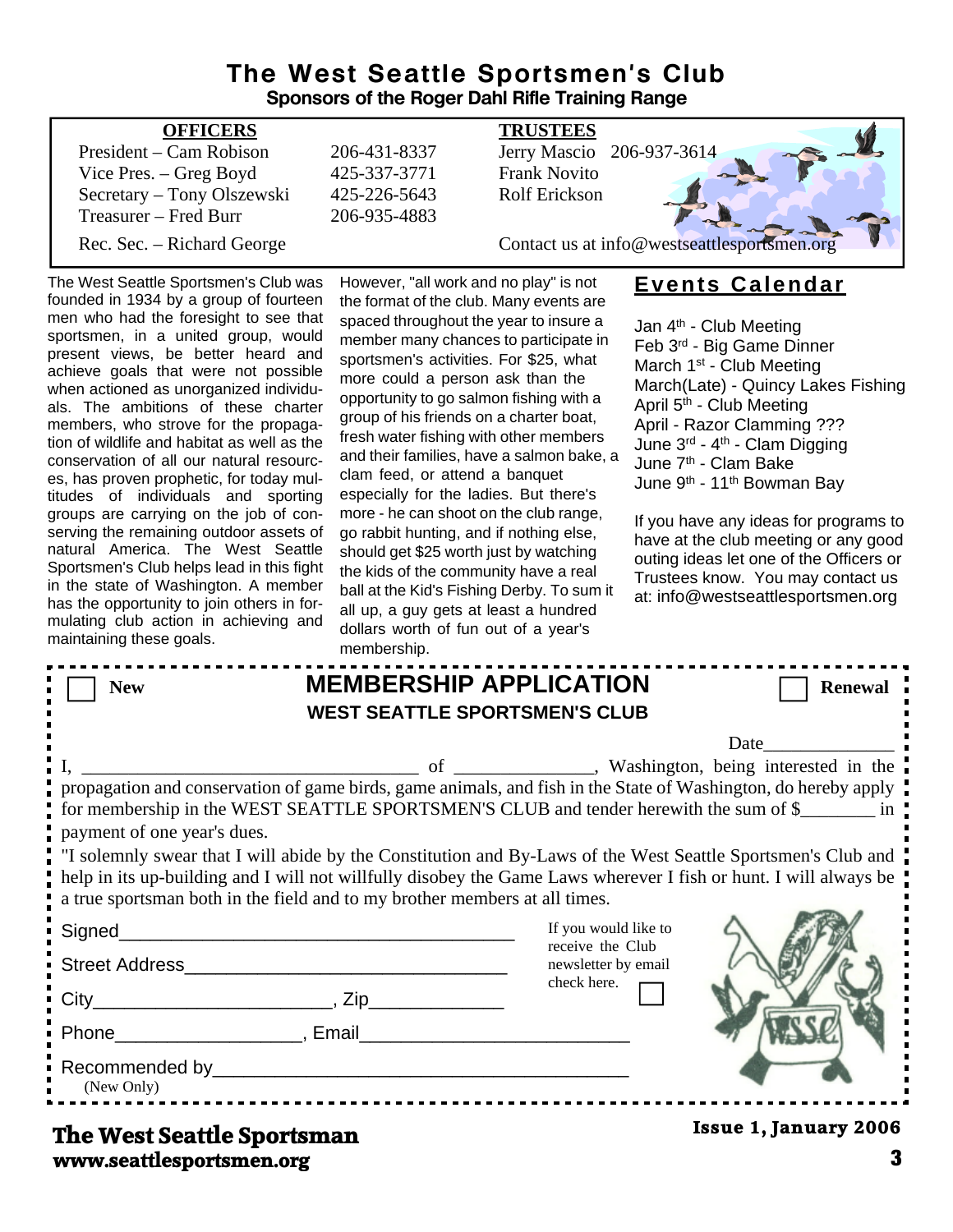### **Stuff For Sale**

**For Sale** – Daisy Model 717 Target Air Pistol \$75.00. Contact Fred Burr 206- 935-4883



**For Sale** – High Standard Model 106 Semi-Auto Target Pistol with Bushnell scope, Bausch Lomb spotting scope, gun box and misc. tools & equipment \$700.00. Contact Fred Burr 206-935-4883

**For Sale** - 2002 Big Foot Camper \$11,000. Contact Fred Burr 206- 935-4883.

**For Sale** - Mossberg 12 gage, model 500, slide action, 30" Full choke barrel accepts 3" shells. Like new, one scratch, used very little. Asking \$200. Contact Fred Burr 206-935- 4883.

**For Sale** - Assorted Fly and Spin Cast Fishing Poles \$10.00 each, Float Tube (used only once) \$50 and Flippers \$15.

Contact Fred Burr 206-935-4883.

**For Sale** - Lowrance LMS350A GPS/Fishfinder. Transom mount transducer and 5 channel external GPS head. \$400.00. Contact Cam Robison at 206-431-8337.

**For Sale** - Brass oar locks, \$20.00 each, Wooden Water Skiis - \$50, Volvo Props are \$20.00 ea. They are in pretty fair condition, great for spares or main prop. They are 15 x 16 LH, 15 x 17 LH and 15 x 16 RH rotation, Folding Helm Step - \$10, Propane Boat Stove - \$300.00. This is a Princess drop in two burner stove with searail and two pot holders, electric solenoid operated regulator with indicator light on the stove top itself to let you know that the propane is energized. The burner assembly is in perfect condition just needs a new home, Stainless steel anchor roller, stout and in perfect condition \$50.00, LD-3 Boat fender, keep those little guys from bumping your boat in the locks or wherever \$25.00, Make your own custom swim step for your boat just as i did. this is King Starboard AS.

#### **4 Issue 1, January 2006**

it is textured on the top side that acts as a non-skid. check out the King Starboard web site. I have a piece left over that is 24" X 96", so you definitely have enough to build your own swim step \$150.00, Center drain stainless steel sink, 13" w x 11" d x 4" d. Used for boat, camper, etc \$30.00, White swim platform with brackets 32" x 18" \$50.00. I can send pictures of the above mentioned items contact Tom phone 206-935-1064 email: tkocir1@comcast.net

If you have something you would like to list in this section please send an email to

"info@westseattlesportsmen.org" listing the item or items you would like to sell, the price, and your contact information. Put "Stuff For Sale" in the Subject line of your email. Keep in mind that this comes out only once a month. In order to be listed in the coming month's newsletter you will need to have your ad emailed to us no later than the 20<sup>th</sup> of the prior month.....



The West Seattle Sportsmen's Club P.O. Box 16258 Seattle, WA 98116

**First Class Mail**